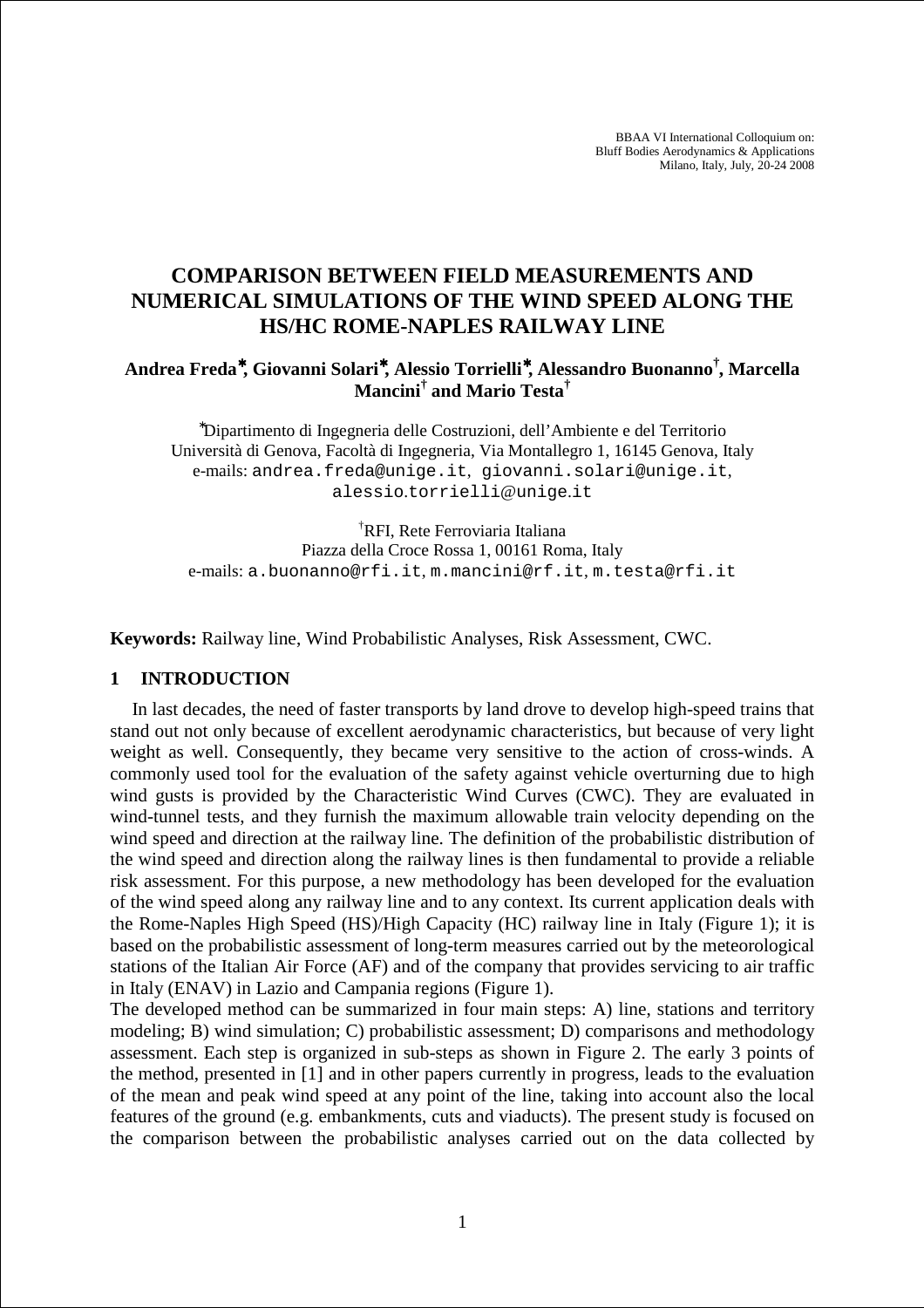anemometers placed by Rete Ferroviaria Italiana (RFI) along the line (Figure 1) and those obtained along any point of the same line through the application of the new methodology.



Figure 1: Railway line, AF/ENAV stations (indicated by names) and RFI monitoring system (stations indicated by numbers).

#### **2 PROBABILISTIC ANALYSIS OF THE WIND SPEED FROM LONG-TERM MEASUREMENT STATIONS**

The HS/HC railway line links Rome and Naples in central-southern Italy (Figure 1). It is 196 km long and winds along a terrain characterized by complex orography. Seven meteorological stations close to the line have been selected to perform this study, with data available for periods between 44 and 54 years. A digital model has then been realized that involves the soil topography, the soil roughness and the displacement level of the whole area surrounding the railway line and the meteorological stations. The digital model has been used to perform the numerical simulation of the mean wind fields in the area by using the massconsistent model WINDS [2]. In this way the transmission coefficients, i.e. the parameters expressing the change of the wind speed and directions at different locations, have been evaluated from the stations to reference conditions (i.e. open and homogeneous flat ground with roughness length equal to 0.05m) and then from reference conditions to the railway line, at a height equal to 3m above the ground (i.e. 2m above the track). The passage to reference conditions has been adopted to make the data of the stations more homogeneous, and then to allow a former comparison of the results of the probabilistic analyses before the projection of the databases to the line. Thanks to the transmission coefficients, it became possible to transfer the databases of the anemological records from each stations to any point of the line, and to submit them to probabilistic analyses. The parent population has been regressed by using hybrid Weibull model. The extreme distribution has been obtained by means of three alternative methods: the asymptotic model of the first type (Gumbel distribution), the POT Pareto technique and the process analysis. The process analysis has also been implemented to avoid biased values due to discontinuous acquisitions, missing data and wrong wind calms. The final distributions of the wind speeds and directions along the line are expressed as a weighted average of the distributions of the wind speeds and directions associated with the different stations through appropriate weighting coefficients. The whole sequence, reported more in detail in [1], is depicted in Figure 2.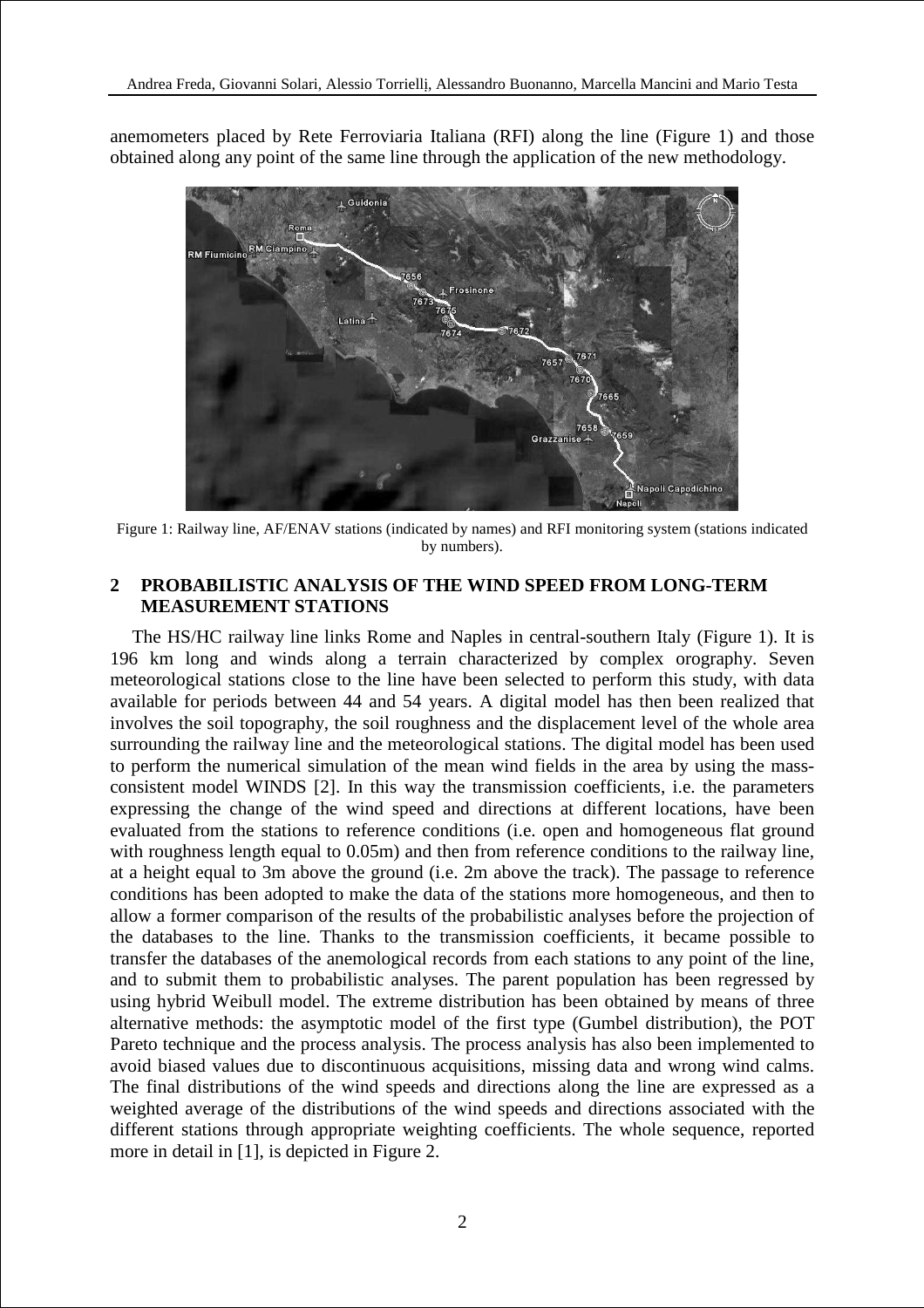

Figure 2: General scheme of the procedure adopted for the probabilistic assessment of the wind speed.

## **3 PROBABILISTIC ANALYSIS OF THE WIND SPEED MEASURED ALONG THE RAILWAY LINE**

Besides long-term anemometric measurements, this study avails of short-term measures carried out by the network realized by RFI along the line. Figure 1 shows the position of these stations along the railway line. The anemometers are placed at 3 m height above the ground level (i.e. roughly 2 m over the track), and on several different locations: embankments, cuts and viaducts. The analysis of the data is used to check and up-date the probabilistic analyses introduced in the previous section and – in the meantime – for the realization of a now-cast and forecast system. The network includes 11 stations; each station registers continuously the mean value, the direction, the standard deviation, the minimum and the maximum value of the wind speed over 10 minutes. This data is available beginning from January 2006, and for this reason only the regression of the population of data has been carried out. More details about the short-term measurement system will be presented in the extended version of the paper.

## **4 COMPARISON BETWEEN SIMULATED AND REGISTERED DATA**

The agreement between recorded and simulated data is variable. Figure 3 shows, for the RFI station 7658, the comparison between the mean wind velocities with assigned exceedance probability (equal to 0.01 and 0.001) obtained from the analysis of the data recorded along the line and those obtained by numerical simulations. In this case the comparison shows a very good agreement, that is not achieved for all the stations. Several reasons can be adducted to explain the differences between numerical simulations and field measurements, though. It